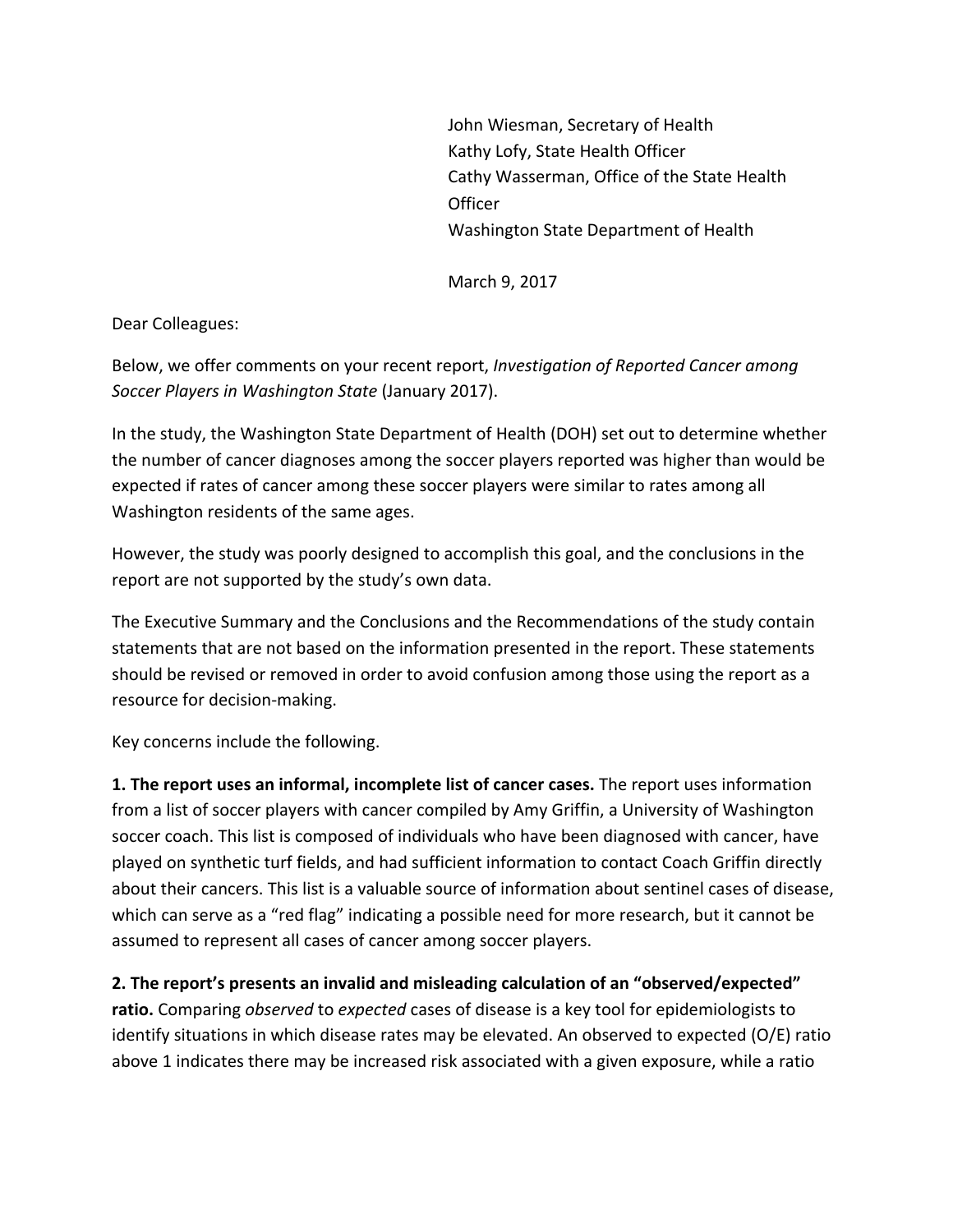below 1 indicates that the exposure may be protective from disease. A ratio of approximately 1 suggests the absence of any health effect.

An O/E ratio is only meaningful if one has made a systematic effort to identify all the individuals with the disease. It is not meaningful if such an effort has not been made.

Using a variety of assumptions, the Department estimates an expected number of 1,384 cancer cases among individuals who were 6 to 24 years old in the period 2002-2015 and may ever have played soccer. The report then contrasts that expected number with 28 cases from Amy Griffin's list. Dividing 28 by 1,384, the report concludes that this portion of Coach Griffin's list accounts for just 2% of the expected number of cancers, based on their assumptions.

This finding strongly supports the common-sense conclusion that Coach Griffin's list does not represent all the cancer victims in the specified age range who have ever played soccer. It does *not* indicate an absence of a health effect from exposure to artificial turf fields.

The Department of Health is not justified in stating that "This investigation **did not find** increased cancer among the soccer players reported to the project team compared to what would be expected based on rates of cancer among Washington residents of the same ages." ("Conclusions and Recommendations," p. 42) This language represents false reassurance based on faulty logic and methodology. Rather, the Department of Health should have stated: "This investigation **was not able to assess** whether there was increased cancer among the soccer players reported to the project team compared to what would be expected based on rates of cancer among Washington residents of the same ages."

In summary, the effort to calculate expected cases was not accompanied by a comparable effort to identify observed cases. The case list from the coach was unequivocally incomplete and should not have been used in the calculation of O/E ratios. Based on fallacious calculations, no valid conclusions can be drawn.

**3. The report considers an inappropriately wide range of ages.** The average age of the soccer players on Coach Griffin's national list is 20-21 years of age. This age grouping could be indicative of age at which disease is likely to develop, or could result largely from the fact that Coach Griffin works primarily with college-age individuals. In either case, it would be appropriate to compare these figures with expected rates in a comparable age range. The Department developed an expected number of cancers for Washington residents ages 6 to 24, a much broader age range. This approach makes it more difficult to detect any possible effect.

**4.** The report does not consider length of exposure, latency period, or other important **factors.** The report does not distinguish between people who have had a long period of exposure and those who have had only a brief exposure. The report also does not take into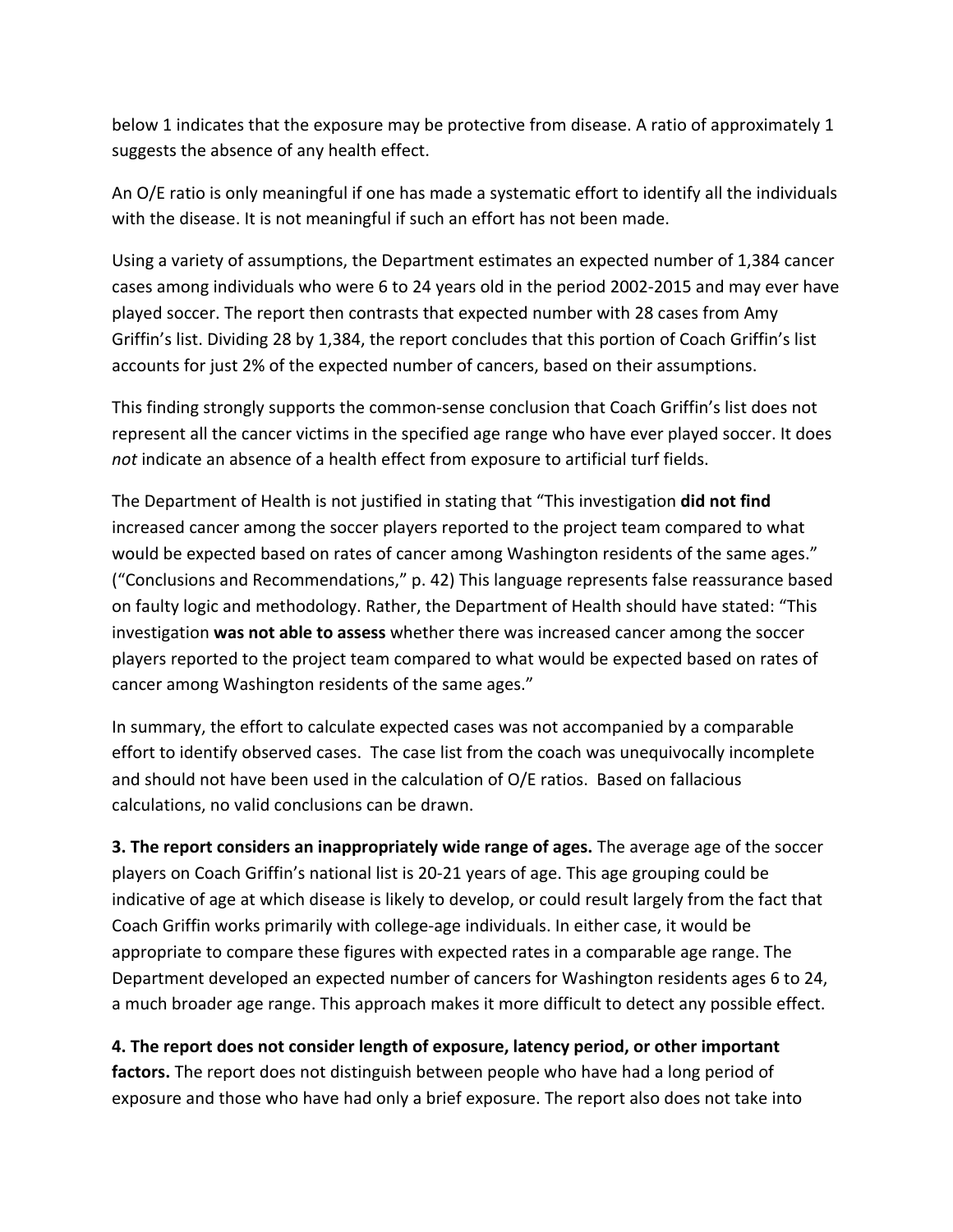consideration the long latency period of cancer. Neither of these considerations can realistically be built into the current report, due to the incompleteness of the data, but these considerations should be central to the design of any future study. It is also important to note the preponderance of goalkeepers identified in Coach Griffin's list. The DOH makes unrealistic assumptions about the total number of goalkeepers in the population, thus discarding a potentially important risk factor using faulty logic.

#### **5.** The report makes a number of misleading and confusing statements about its scope. The

report includes many caveats expressing the limits of the research undertaken by the Department. However, unfortunately it also includes a number of statements that are unsupported by their data. These statements create the false impression that the Department has assessed the relationship between artificial turf exposure and cancer risk. The report should be revised to eliminate these misleading statements, including the statement in the Executive Summary that "This finding does not suggest that soccer players, select and premier soccer players, or goalkeepers in Washington are at increased risk for cancer compared to the general population" (p.4), and the statement that "The Washington State Department of Health recommends that people who enjoy soccer continue to play irrespective of the type of field surface." (p.5) These statements are irresponsible given that the Department did not assess the relationship between artificial turf exposure and cancer risk.

#### **Recommendations for future research**

To investigate the relationship between artificial turf exposure and cancer risk in Washington State, we recommend designing a valid population-based case-control study. Such a study would use the state cancer registry to identify cases of leukemia and lymphoma diagnosed in individuals aged 15-29 during the time period 2002-2015 or later. Controls would be identified from the school districts or towns of residence of the cases, and interviews would be conducted to gather information about artificial turf exposure as well as other risk factors.

We recommend a case-control study with cases aged 15-29 because that is a range of ages at diagnosis in which artificial turf exposure could reasonably be expected to play a causal role, accounting for disease latency. Including children as young as age 6 in the "case definition" would potentially include cases who could not realistically have been exposed on a soccer field sufficiently prior to their diagnosis to provide meaningful information on the exposure-disease relationship. In occupational studies, researchers often use a "lag period" of up to ten years to take into account a latency window for cancer.

A study of this kind would be time consuming and potentially costly to undertake. However, it would be scientifically valid. This approach was used, for example, to investigate the childhood